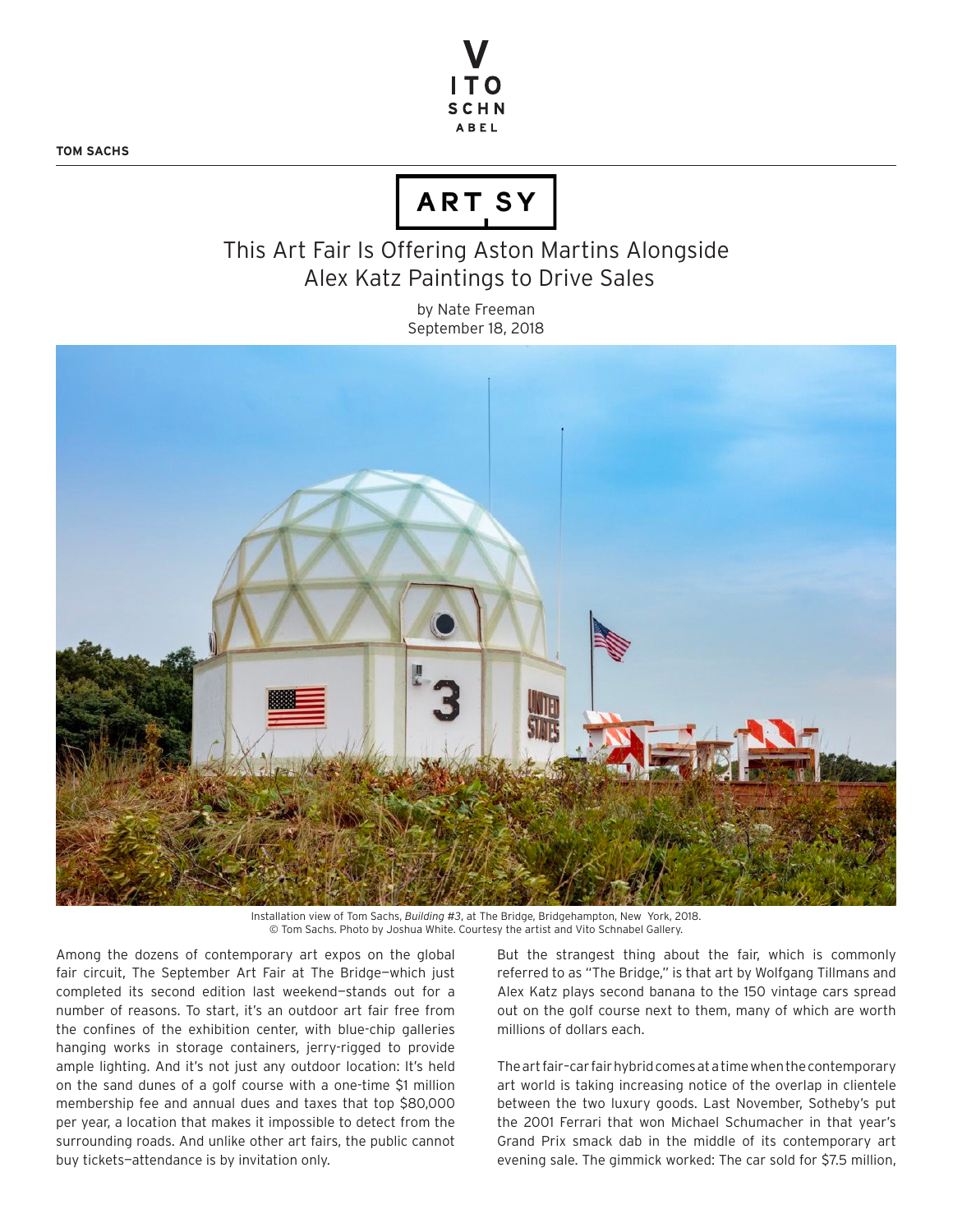## **TOM SACHS**

well ahead of its \$5.5 million high estimate.

The fair world also cast a strong vote of confidence in the car market in August 2017, when Art Basel parent company MCH Group announced that it was launching Grand Basel, a car fair that held its inaugural edition this month in Basel, Switzerland, and will also take place in Miami Beach and Hong Kong, though not at the same time as those Art Basel fairs.

Also last August, RM Sotheby's—the separate auction house for car sales, created when Sotheby's bought 25 percent of RM Auctions in 2015—sold a 1962 Ferrari GTO at an RM Sotheby's auction in Monterey, California, for \$48.4 million, the most ever paid at auction for an classic car. Art reporter Judd Tully noted that it had been backed by a financial guarantee, just like marquee lots at a contemporary fair.

The Bridge fair, which ran from Friday through Sunday, was founded by retired commodities trader Robert Rubin, who is uniquely well-equipped to straddle the world of car collecting and art collecting: He buys both luxury items, simultaneously a gearhead and a good pal of the artist Richard Prince. He also had the perfect location for it: a golf course on a plot of land southwest of Sag Harbor that he purchased in the 1980s—this despite playing the game for just a few years and pronouncing Jack Nicklaus's last name "Nick-o-laus." The golf course, which he opened in 2002, is also called The Bridge, and the fair serves as a bit of promotion for the expensive and exclusive club. When it opened, the original one-time membership fees were \$500,000; a source at the fair said that today, they've been upped to \$1 million.

Rubin first founded The Bridge as car fair in 2016. Sensing an opportunity, he teamed up with Max Levai and Pascal Spengemann of Marlborough Contemporary, along with Suzanne Butler of Canada gallery, to add blue-chip galleries to the mix in 2017, creating what was perhaps the first art fair and car fair combo. In 2018, despite local expos such as Art Hamptons and Art Southampton canceling their editions, Rubin soldiered ahead.

"The addition of the art fair to the car show added a new dimension to the party—with double the galleries, and more cars, it should be even more fun," Rubin said in a release announcing the 2018 fair. Last year, there were six galleries, and this year, there were 12.

A visitor to the fair checks in and is taken by van down a winding road deep into the 513-acre tract of land, and up a hill where an overpass bears the logo "CHEVRON GASOLINES"—a remnant of the site's former use as, funnily enough, a racetrack. On the green—beyond a 40,000-square-foot, glass-lined modernist clubhouse designed by Roger Ferris of Roger Ferris & Partnerswere hundreds of cars flanked by auto enthusiasts donning white as if the dress codes of Labor Day need not apply. At the front were vintage European makes, a petite Bugatti with bugeyed headlights next to an Aston Martin seemingly airdropped in from an early Bond movie. There was a line of Porsches with colors that popped against the green grass: ruby, lemondrop, aquamarine. Then the American muscle cars, the Cameros and Stingrays and Corvettes, added even more machismo to a dudeheavy day.

Informational material provided by the fair indicated that a few of these road-ready works of art could be in the price range of prized lots at Monterey or big sellers at Grand Basel. There is a 1957 Maserati 300S, only 26 of which were made, and the 1965 Shelby GT350, a souped-up Ford Mustang originally made strictly for racing, only 36 of which were ever produced. The 1952 Chrysler SWB Ghia Prototype Coupe was a risky experiment, an attempt by Detroit to match the coachwork of the shops in Italy, but despite getting fawned over at Pebble Beach, it was never put into production. The prototype at The Bridge was the only one ever made.

The gallery booths were installed a short jaunt down from the clubhouse and the cars, at the top of a hill and set on the gravel abutting a sand pit. It looked like some strange future shantytown, the storage containers dotting an alien landscape. But inside these containers, the galleries did not disappoint.

With the autumn equinox upon us in not a week, East Village gallery Karma presented a booth where all the work was related to the moon, including artists repped by the gallery—such as Paul Mogensen, Mathew Cerletty, and Matthew Wong—as well as a Ralph Albert Blakelock landscape from the 19th century. A small Gertrude Abercrombie not in the excellent show currently up at the gallery shows a cat with especially excited blue eyes, and a full moon in the background; steps away is a Nicolas Party painting of a more coy-faced feline, this time with sapphirecolored fur, again with a full moon looming overhead.

The gallery's owner, Brendan Dugan, said it had done pretty well as the end of Saturday drew near—cue the moon—and there was a full day of the fair still to come Sunday. Over at the 303 Gallery booth, an Alicja Kwade work had sold for \$42,000, and at Marlborough Contemporary, fairgoers gawked at a glorious large Alex Katz painting, *Ada Smiling* (1993). Meanwhile, a rock sculpture by Lars Fisk—the artist who designed the storage containers guests stood in—sold by Saturday.

David Zwirner brought an extension of the Wolfgang Tillmans show that opened at the gallery in Chelsea last Thursday, and successfully sold five of them, at prices between \$10,000 and \$35,000. Morán Morán, showing at the fair for the first time, lugged out east a massive Torey Thornton work that co-owner